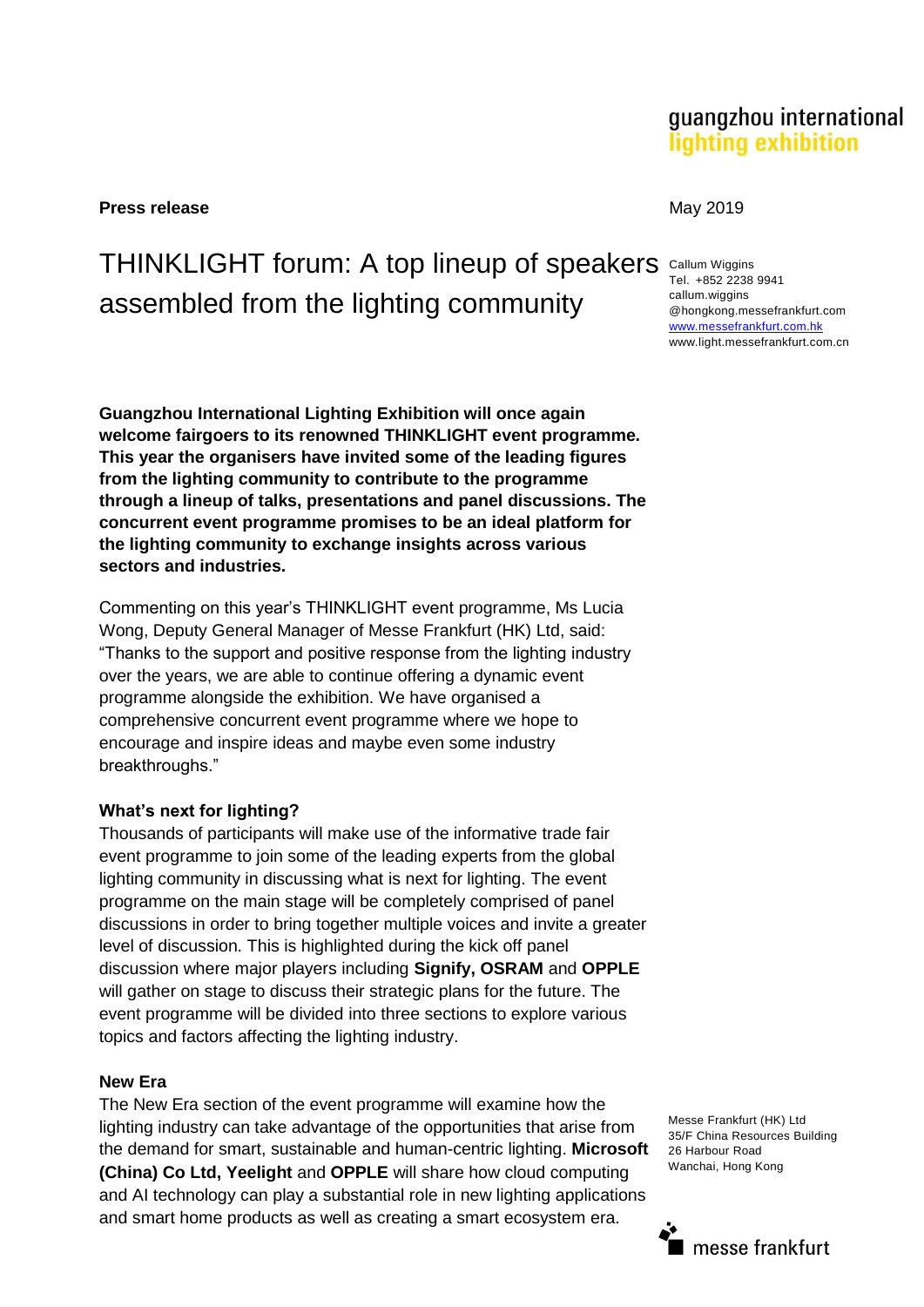The era of 5G will be explored in greater detail as **Signify** and **Guangzhou & Chinese Academy of Sciences** show how the ability to interconnect different applications could revolutionise the lighting industry. "The Convergent Future" will also be examined by the **Shanghai Pudong Intelligent Lighting Association** where smart lighting and cross-sector integration is becoming an undeniable trend.

#### **New Lifestyle**

A series of panel discussions will explore how today's retail and city environments are being radically altered thanks to lighting enhancements, not only engaging customers and citizens but also improving sustainability and creating healthier and better functioning environments. Lighting designers, academics and the LUCI Association will join the panel.

### **Master Sharing Series**

**Mr Brad Koerner**, **Mr Tino Kwan** and **Mr Enrique Peiniger** will bring us inspirational ideas about lighting design during the Master Sharing Series section of the programme. Topics will include "Transforming architectural lighting to architectural media", "The inspiration of success in life" and "Lighting powers of ten: Methodology for different scales of lighting design".

#### **Break away from the red ocean**

As both opportunities and challenges for the industry manifest in this new era of lighting, this final section of the event programme will explore whether the risks of leaping forward into new areas and technologies outweigh the risks of maintaining a key grip on the basics. Technical ingenuity, craftsmanship and globalisation within the industry will all be up for debate.

The THINKLIGHT forum promises to once again offer an engaging series of discussions and presentations that seek to bring different sectors of the lighting industry together and facilitate high-level talks on pressing issues. Ms Wong adds: "The lighting industry has changed and evolved into so much more. Born from these changes are new products and design ideas as well as increased connectivity. This has encouraged the lighting community to think ahead and interpret new trends that present lighting in a new dimension. I am confident that participants will discover a wealth of new knowledge from our extensive event programme."

All the details of the event programme can be found on the trade fair [website.](https://guangzhou-international-lighting-exhibition.hk.messefrankfurt.com/guangzhou/en/programme-events.html#THINKLIGHT)

The Guangzhou International Lighting Exhibition is a part of Messe Frankfurt's Light + Building Technology fairs headed by the biennial **[Light + Building](https://light-building.messefrankfurt.com/frankfurt/en.html) event. The next edition will take place from 8 – 13 March** 2020 in Frankfurt, Germany.

Guangzhou International Lighting Exhibition Guangzhou, 9 – 12 June 2019